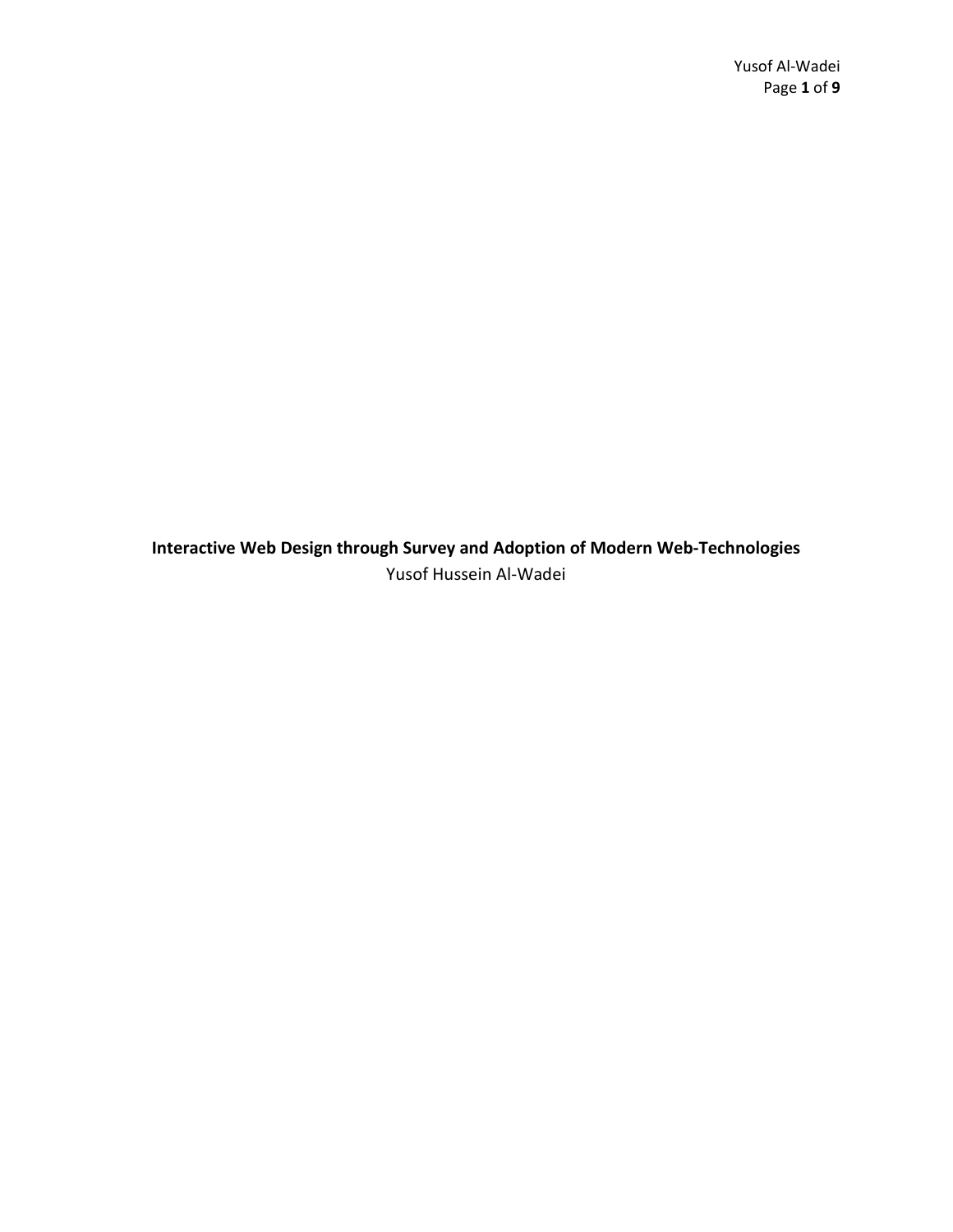#### ABSTRACT

Technologies used in modern web development are continuously being created and improved by innovators. These technologies allow a dynamic, reactive, user-customized experience in ways that were impossible only a few years ago. Content management systems (CMS) are an integrative technology which allows developers to utilize different functions to deploy projects much faster. The Drupal 7 content management offers many modules and tools that simplify creating complex functions and user interfaces; in addition, it provides the ability to integrate some of the newest and most powerful web technologies available. In this project, over 15 web-based technologies were surveyed, tested, or implemented within the Drupal installation. Several were implemented to create a live web portal using the Drupal 7 CMS. These included LiveConnect for Facebook integration with social media which provides the capability to restrict access to content through permissions on previously existing social media accounts. JQueryUI was utilized which provides many interactive widgets useful in extending the functionality of a web page. KnockoutJS helps create rich and responsive layouts by using dependency tracking and declarative binding properties. Furthermore, other web-based technologies like Twitter Bootstrap, SignalR and many others can be selectively combined to create a fluid and interactive web design. The final web portal resulting from this research into the integration of multiple modern web technologies is publicly accessible at [http://autotune.roofcalc.com](http://autotune.roofcalc.com/) and has been used for communicating ORNL research and development projects with the public.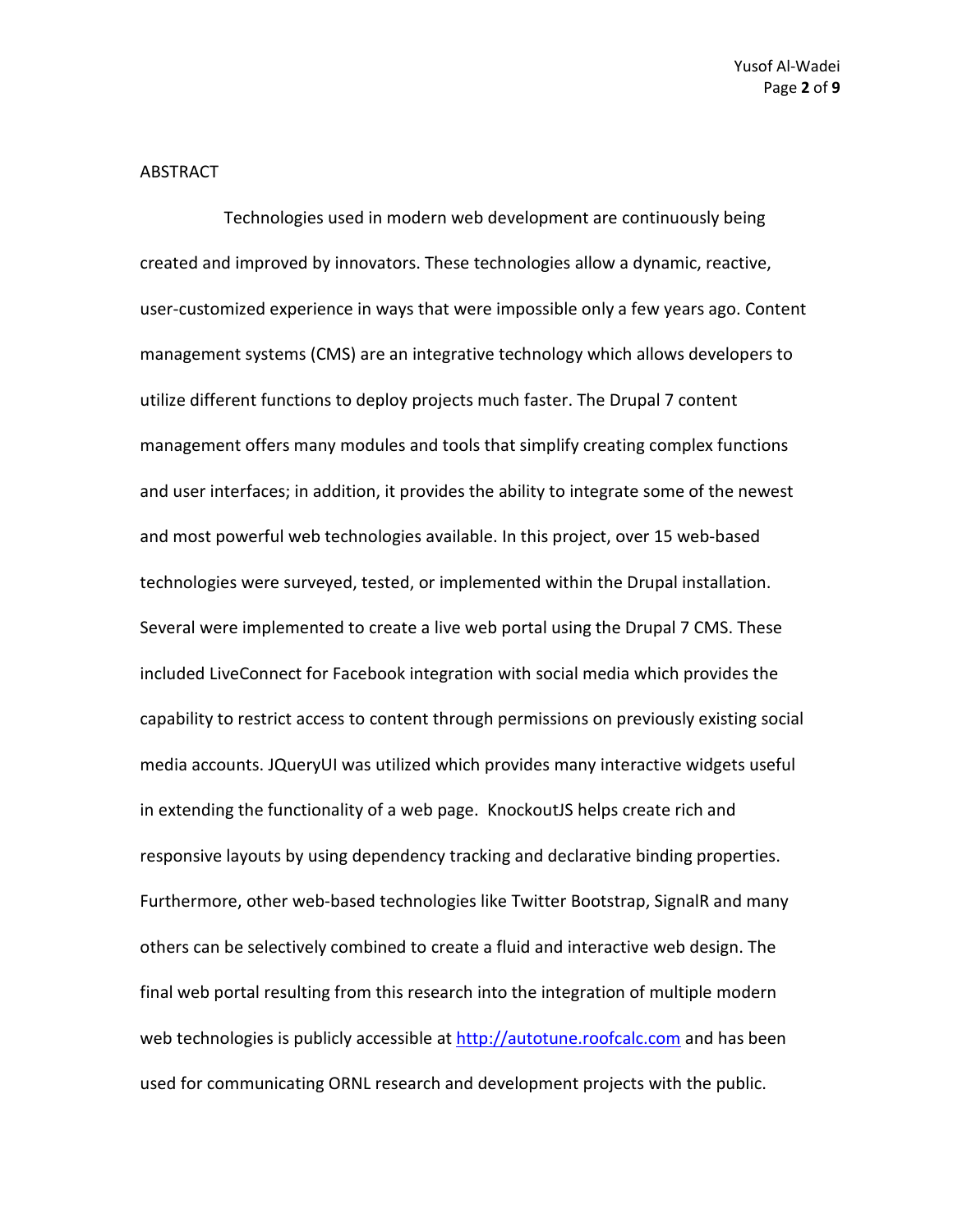#### INTRODUCTION

Current building energy models (BEMs), using EnergyPlus or other simulations, are unreliable because they have to constantly be calibrated to match actual energy usage data. Currently this is a very costly method because it requires considerable manual effort by experienced skilled professionals which can also be imperfect, non-repeatable, and non transferable. The Autotune project is developing a methodology for automated BEM tuning methodology creates reproducible measured data by selecting best-match input parameters. An Autotuning methodology would significantly reduce the costs of building energy retrofit projects, extend their reach into smaller buildings, and improve the energy savings measurement and verification for performance contracting and other purposes.<sup>2</sup>

An important aspect of the Autotune Project is providing a public interface to share the simulations data with the world. The web portal for the project's results must include safety and access restriction features as well as being compatible with the latest web technologies to provide an interactive and dynamic website. To complete this task, Drupal 7 Content Management System (CMS) was chosen because of its reputable compatibility with web-based technologies and design fluidity. Drupal 7 CMS is one of the most widely used online content management systems out there today. Drupal is an open source CMS platform that is completely powered by users and community developers. With a community size of over 600,000 this translates into forming one of the leading online applications that supports the latest technologies that the web has to offer. Another great feature about Drupal is the fact that its community is so diverse, including over 228 nations using 181 languages. Therefore, using this CMS allows the Autotune Project to be shared with the widest range of people and possibly using the latest technologies.<sup>1</sup>

There are many web-based technologies that are being developed. However, only a small amount of the latest technologies were tested in this experiment. LiveConnect is an application that allows visitors to register on to the website using social media accounts like Facebook.<sup>6</sup> Once registered, users can then use the same feature to login to the website and gain access to the data. KineticJS is an HTML5 canvas that extends the 2-D functionality of any web page. It's most notable functions are the high performance path and pixel detection for both desktop and mobile applications. $4$  jQueryUI provides low level interactions with the UI providing both extended functionality to the webpage as well providing aesthetic improvements to the website. $3$  Finally, one of the last large scale technologies that was tested was KnockoutJS, which simplifies dynamic JavaScript user interfaces by applying the Model-View-View-Model pattern. This JavaScript library adds key concepts such as declarative binding, automatic refresh and dependency tracking to provide high-level Document Object Model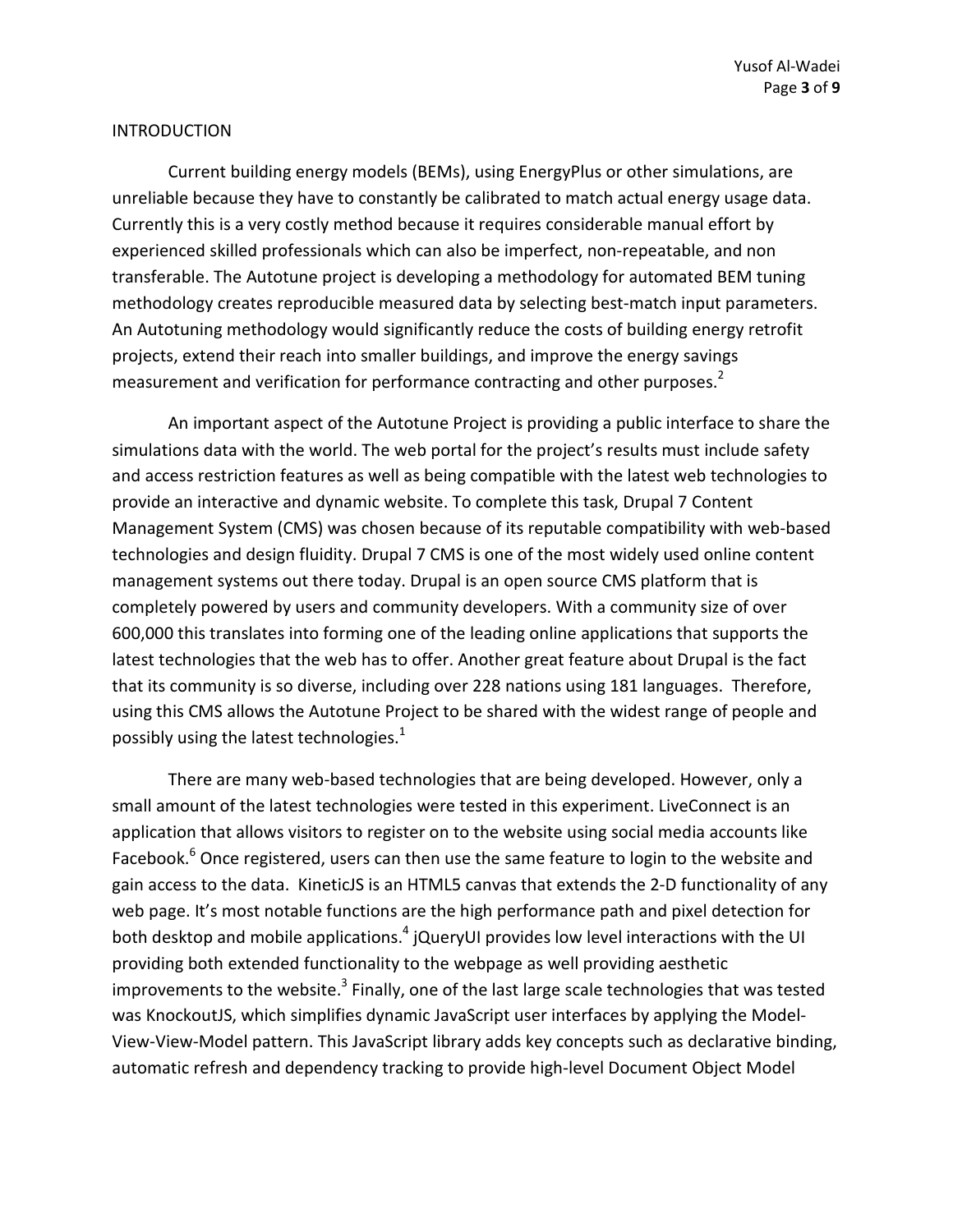(DOM) manipulation of UI elements. In KnockoutJS, complexity can be scaled up without having to introduce inconsistencies.<sup>6</sup>

## DRUPAL 7 CMS

In any software development framework, a development phase must be created in which tests and experiments can be carried out before choosing what will be included in the release candidates. During this research an agile software development methodology was followed. Because many web-technologies were experimented with during the development of the website which were then implemented at later phases, it was then necessary to follow this methodology. The Agile software development philosophy is built on the foundation that requirements and solutions must be implemented into the website through adaptive yet structured planning.

Because one of the aspects of this research was to also survey the newest web technologies along with creating a dynamic website, it was important to setup a development cycle that included a local server, a development live server, and a final live server for deployment. Drupal's adaptive CMS proved to be an important feature during this aspect of the research because it was very simple to transfer the website cleanly from one development stage to the next. In order to deploy Drupal 7 on a local server we must also install Apache HTTP Server, MySQL database, and the latest PHP hypertext processer. This would form the local development server where all of the experiments begin. To setup a Drupal website, it is necessary to create the database and a user with access to the database. The database would then be used to store all of the websites data and the created user would serve as the administrator of both MySQL and the Drupal website. A new installation of Drupal would include the default home page that also serves as the node base for all of the articles created in the default theme.

Some of the requirements for this website installation including creating a fluid and interactive design that was also mobile browser friendly, print friendly, included an email server, included a user interface to access the simulations data, and most importantly include access restrictions. After searching through many options available through Drupal, it was narrowed down to two themes that provided the most options and had the most flexibility in design. These were the Fusion and Zen themes. Both themes are very customizable and come with a starter theme kit that allows developers to build an entirely new sub-theme based on the framework of the original theme. However, Fusion was chosen because it provides a graphic user interface that can be used to put final touches on the website, that isn't available in Zen, which provides for a more fluid and interactive design. Using Fusion's starter theme, a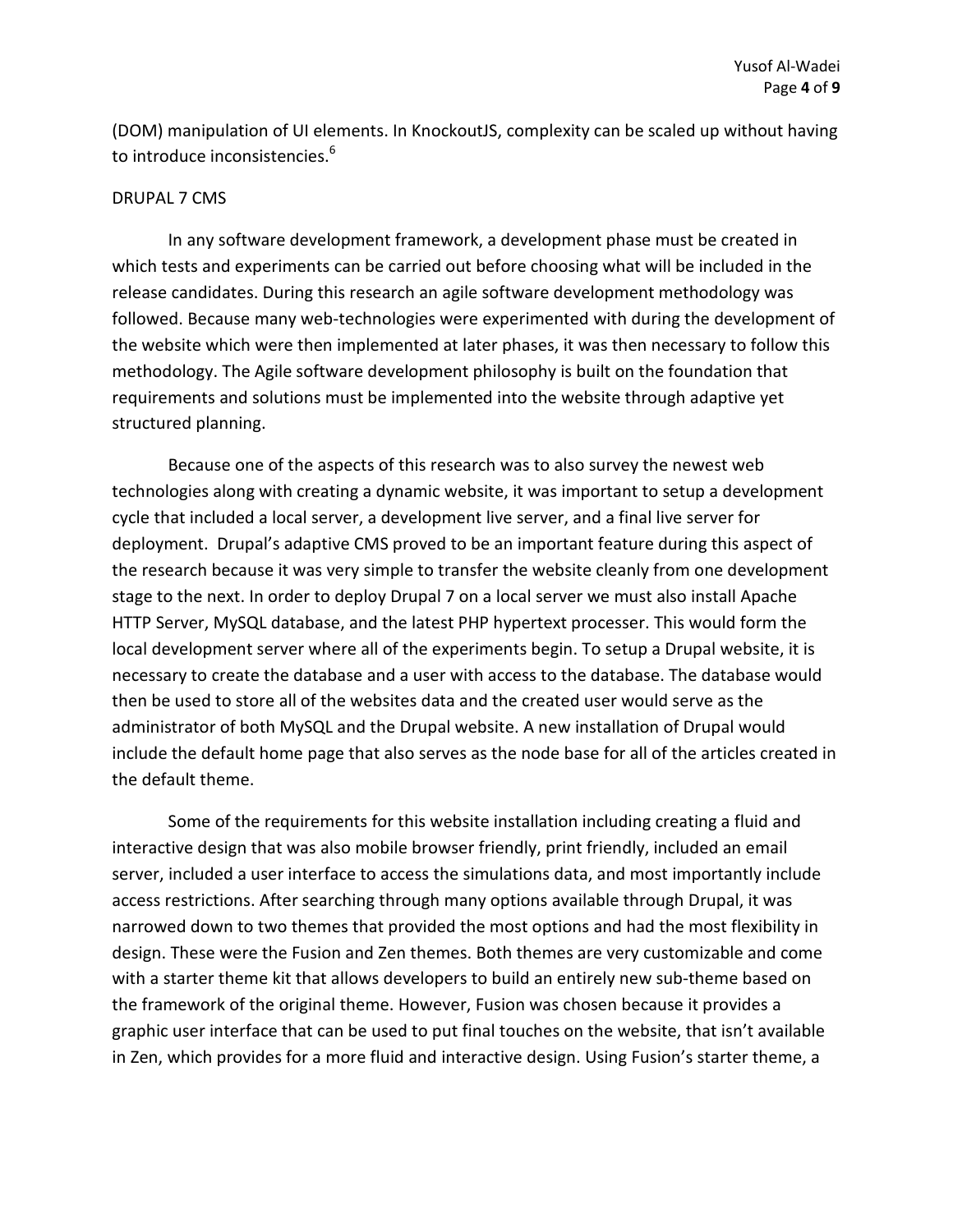completely new and custom theme was created while also utilizing some of Fusion's properties such as design flexibility to support of and tablet browsing.

Two steps were taken to make the web pages print friendly. The first step was through the design, by grouping certain blocks together and limiting the use of floating images, and without any additional code changes, the web pages were relatively print friendly in any view. The second step was adding some CSS code to control the print output by controlling what is displayed in the print view. After creating this CSS code and adding it to the CSS folder of the theme it was then important to link it to the theme using a print style sheet reference code, "stylesheets[print][]= css/print.css,".

There are several options to creating an email server in a Drupal's website. However, by far the most straight forward method is setting up an SMTP server. First, the SMTP Authentication Support module must be downloaded and installed in Drupal's module's directory. Second, the latest version of PHPMailer must also be installed; however, this folder must be placed within the SMTP Authentication Support directory. Finally, the module must be enabled and configured using the administrator's menu. This module can be configured using a custom SMTP server or it can also be configured to use existing server like Gmail's SMTP server.

One of the most important features is to create a secure user-interface to have public access to the simulations data. To complete this task several options were explored. First, Drupal's content creator was used to create a form to serve as the UI for the database. However, it only had limited options and didn't have the functionalities and flexibility needed. Then, a pure PHP form was created and tested within Drupal. Unfortunately, this did not work because the PHP form didn't integrate well within the page because Drupal limits the amount of PHP code used in pages so that it won't affect the website's security. Finally, after some research, a better option was discovered in Drupal's Form API. In order to employ this option a module had to be created first. To create a module two files are needed, the information (info) file and the module file. The info file only has three lines of text that include the title of the module, a small description, and the version of Drupal it runs on. The module file is where the code for the user interface is written; this code is a mix of Drupal's own syntax in the API and PHP. The API syntax includes many features including access restriction, multi-step forms, creating pages, and form verification functions.

Another important feature of the website are access restrictions. To complete this feature, another module named Open Access, was used. This module is very useful because user permissions can be created with respect to a certain group. Then users can be given a set of permissions by simply adding them to the group. This eliminates the need to recreate user permissions for every user. Another great feature of this module is that it can be used with any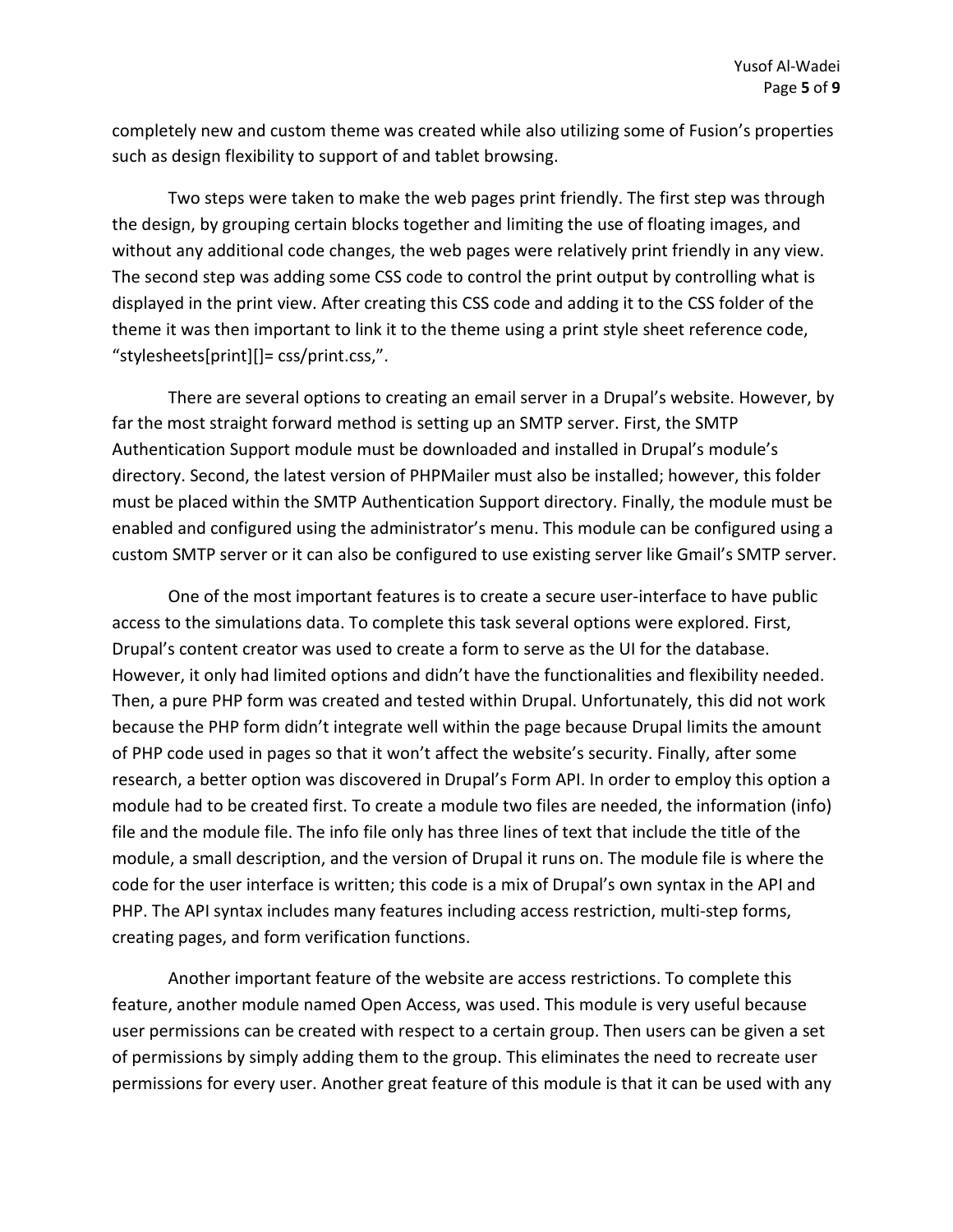part of the website whether it was pages, blocks, module, or nodes. And if a user does not have the correct permissions not only will they be denied access to the content, but the content will not be visible to them within the page.

#### WEB BASED TECHNOLOGIES

There were several independent web based technologies that were tested in this research along with those that are extensions of Drupal. One of the first that was tested and implemented in the website is LiveConnect. LiveConnect is a web browser feature that allows Java JavaScript software to intercommunicate within the same webpage or different web pages. In this instance LiveConnect was used to allow to register and login using their Facebook accounts. This was utilized using a Drupal for Facebook module that integrates Facebook user information with the website user. After this technology was configured in the Drupal website, visitors could quickly register using their already established social media accounts, mainly Facebook, to register. Once registered, users can then log into the website by visiting the website while logged in to their social media site. Also, users who registered using the traditional registration form can connect their accounts with their social media accounts to gain the same features.<sup>6</sup>

Another technology that was tested was KinectJS. KineticJS is an HTML5 canvas that extends the 2-D functionality of any web page. It's most notable functions are the high performance path and pixel detection for both desktop and mobile applications. While currently it has no use in the current release of the website, it definitely has some potential use in the future as a demonstration of building energy modules and their different parameters. To add KineticJS to a Drupal website the JavaScript Library file must be added to the libraries directory along with the canvas background picture. Then the canvas code can be added to any page as source code in full HTML mode.<sup>4</sup>

jQueryUI is a great web technology that has elements that can add functionality and order to any page. jQueryUI is a library of JavaScript elements that has low level document object model (DOM) manipulation of UI elements and provides object interactions, widgets, and utilities. Some examples of the UI elements include date picker widget, progress bar, slider, accordion, tabs, and adding properties like draggable, sortable, resizeable, etc. The jQueryUI elements library is already included in Drupal with a default grey theme. In order to add the elements, a small PHP script must be added to reference the UI elements from the system and can then be followed by the code for the element and the content all in PHP text mode.<sup>3</sup>

Another similar technology is KnockoutJS. KnockoutJS simplifies dynamic JavaScript Uis by applying the Model-View-View-Model framework. This JS library adds key concepts such as declarative binding, automatic refresh and dependency tracking to provide high-level DOM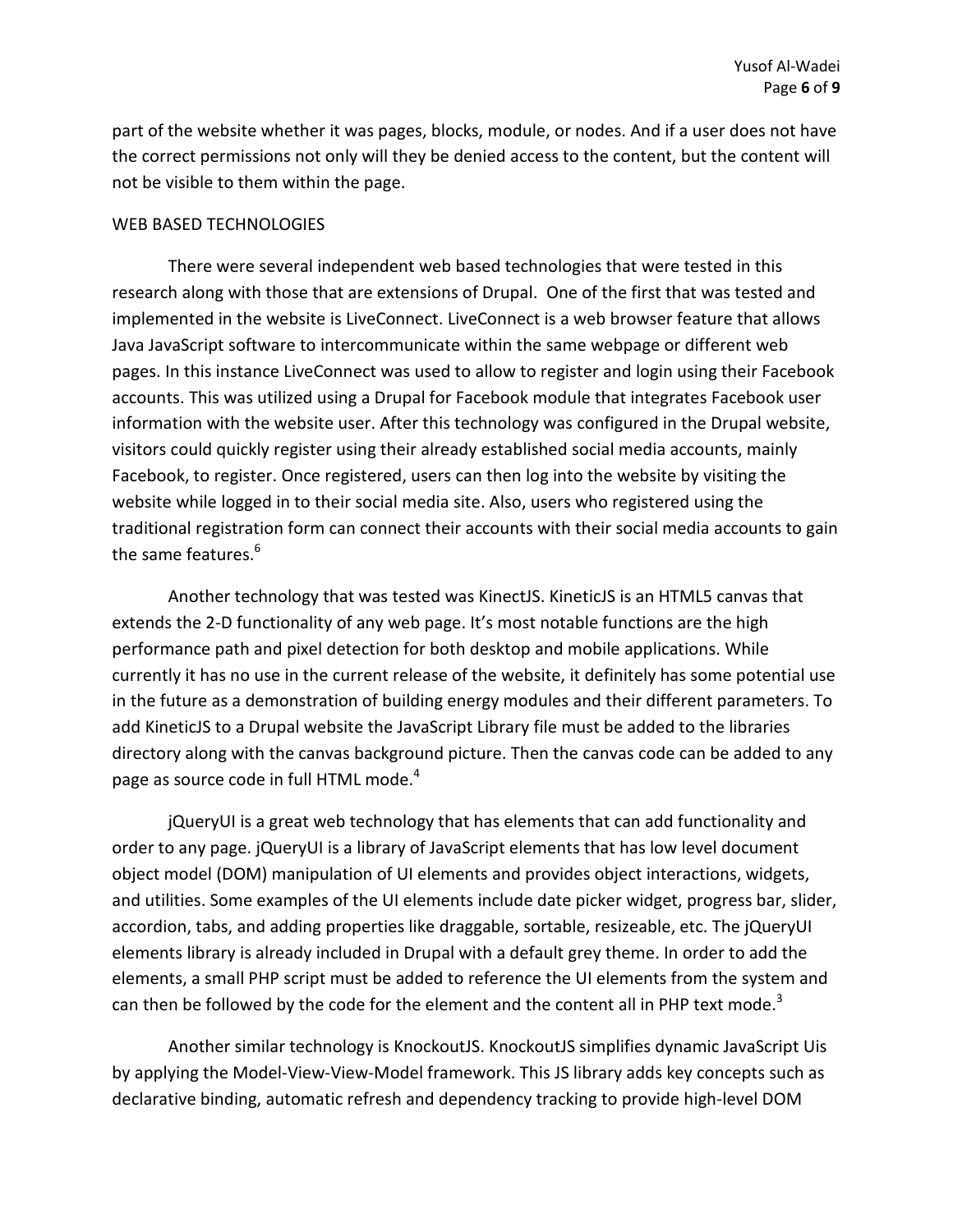manipulation of UI elements. In KnockoutJS complexity can be scaled up without having to introduce inconsistencies. It provides an alternative to jQueryUI to complete difficult functions with simple codes. Because of this unique framework and separation between the model view and the view of the model, Adding KnockoutJS to Drupal is somewhat more difficult than jQueryUI. First, KnockoutJS requires two different files of JavaScript. One is the KnockoutJS library and the other is the view-model JavaScript that defines the data and the behavior of your UI. Both of these files are placed in Drupal's libraries directory. They are then referenced in the HTML code of the UI, which includes its own syntax for dependency tracking.  $5$ 

# **CONCLUSION**

There were also some other technologies that were tested, but due to time restrictions they could not be given the same attention as the previously listed technologies. Some of these technologies are SignalR, an asynchronous library that aids in the development of real-time interactive web applications;<sup>7</sup> GUI Twitter Bootstrap, which provides a library of CSS, HTML, and JS files that help to create simple and flexible pages;<sup>9</sup> and finally Subversion, which is a version control software that allows developers to track the progress of the projects and release candidates.<sup>8</sup>

In conclusion, there are numerous web technologies in existence today; each providing their own features and properties. In today's worlds it is important to keep track of the advancement of technologies as it allows developers to improve their web-design. The goal of this research was to create an interactive and fluid website to serve as the user interface for the Autotune Project. During this process several technologies were explored and employed into the website to reach the goal. While not all of the technologies explored were implemented into the website, simply knowing about them and how to use them creates numerous amounts of possibilities for the future that did not exist before.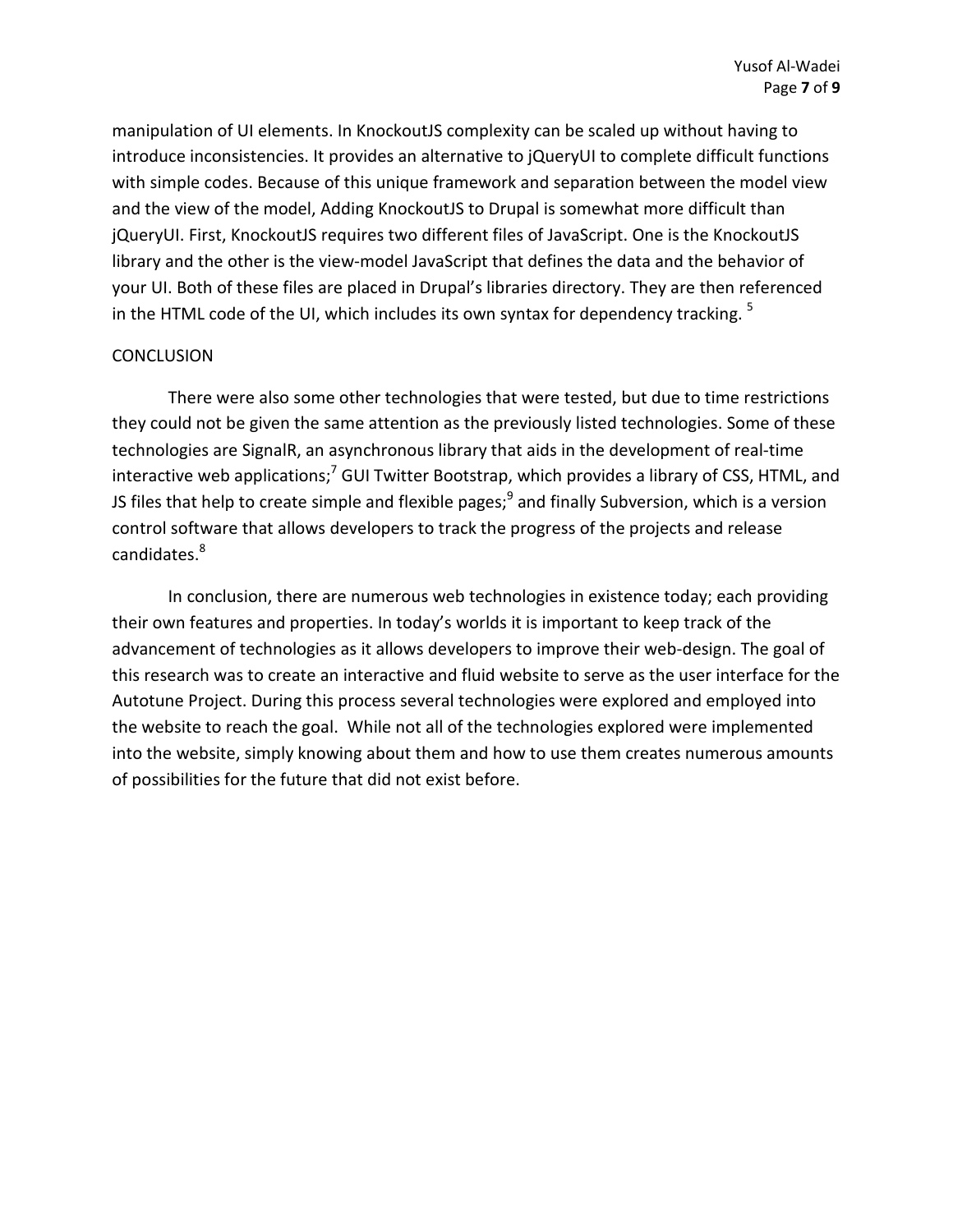# ACKNOWLDEGMENTS

I, Yusof Al-Wadei, would like to express my extreme gratitude to all those who me the opportunity to complete this internship and report.

I am deeply indebted to my mentor Dr. Joshua New, R&D staff and Primary Investigator, whose help, mentorship, experienced guidance, gratifying encouragements, and leadership helped greatly in the success of my work.

I would also like to express my appreciation to Dr. Jibonananda Sanyal, Research Associate Postdoc, for his assistance, encouragement, his unwavering confidence in my work, and daily doses of advice which I will carry with me for a long time.

Dr. New and Dr. Sanyal, have made me grow both as a student, as professional, and as a developer. Their practical guidance in the field of Computer Science and in professionalism is very valuable to me.

I would also like to thank the administrators of ORAU, ORISE and the SULI program for their assistance throughout every step of this process.

Also, to The U.S. Department of Energy (DOE) Office of Science which funds the SULI, CCI and VF programs, and giving me this golden opportunity to work in this lab.

10 August, 2012

Yusof Al-Wadei